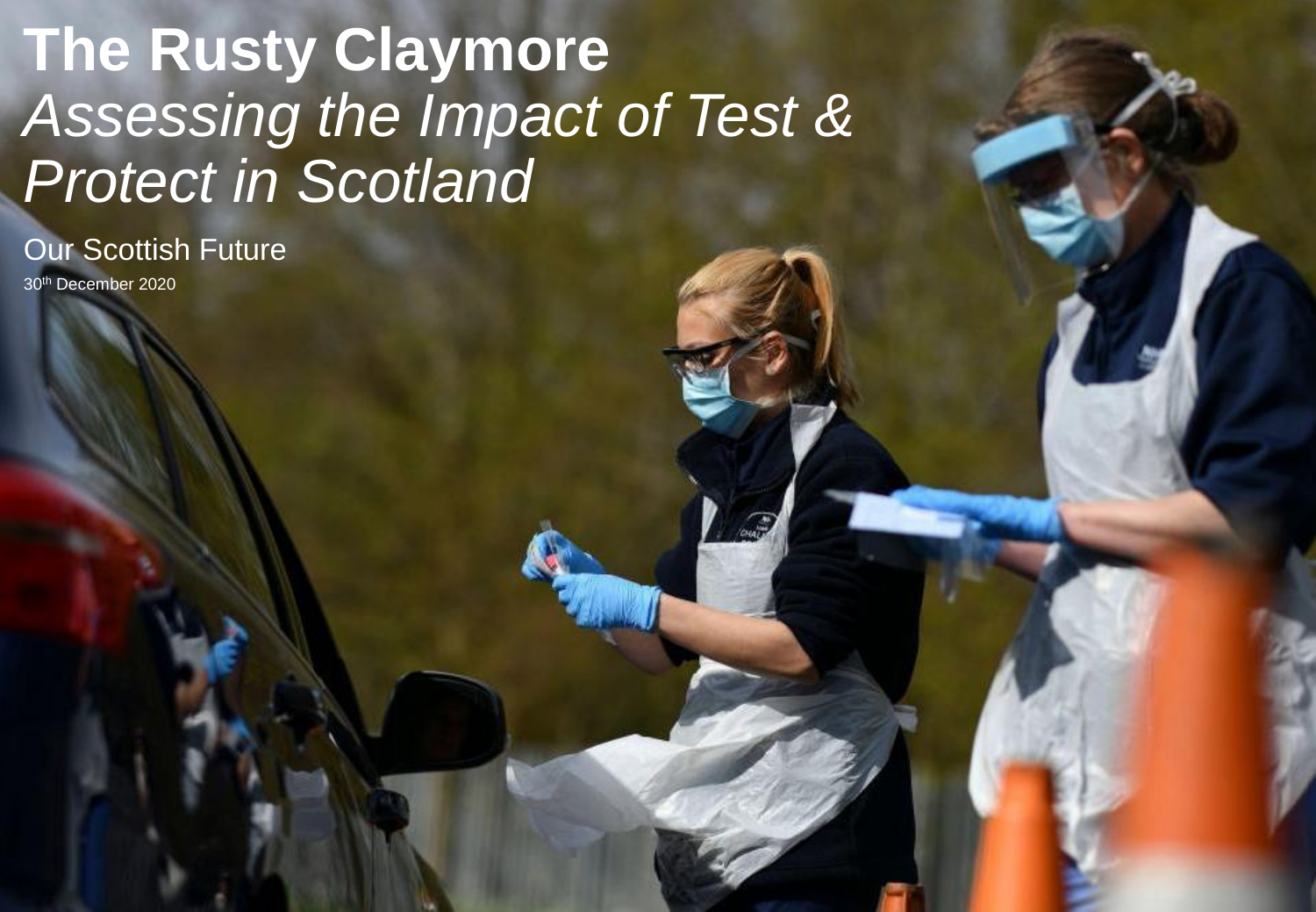### **About this report**

- **Introduction to Test & Protect**
	- Introduction to the academic theory of Test & Trace
	- Overview of End-to-End process
	- Key Performance Indicators
- **Test & Protect Scotland Performance Benchmarks**
	- KPI performance for November-December 2020
	- Benchmarks vs rUK
	- Impact on Reproduction Rate
- **Performance Drivers & Improvement Levers**
	- Test & Protect in the Context of the broader fight against COVID
	- Operational/practical drivers of performance
	- Suggested Improvements

### **Contents Key Sources**

#### **Official Sources**

- ONS Surveillance Survey Results (https://www.ons.gov.uk/peoplepopulationandcommunity/he [althandsocialcare/conditionsanddiseases/datasets/coronavi](https://www.ons.gov.uk/peoplepopulationandcommunity/healthandsocialcare/conditionsanddiseases/datasets/coronaviruscovid19infectionsurveydata) ruscovid19infectionsurveydata)
- Public Health Scotland [\(https://www.opendata.nhs.scot/dataset/weekly-covid-19](https://www.opendata.nhs.scot/dataset/weekly-covid-19-statistical-data-in-scotland) statistical-data-in-scotland )

#### – [NHS Test & Trace England](https://www.gov.uk/government/publications/nhs-test-and-trace-england-statistics-10-december-to-16-december) (https://www.gov.uk/government/publications/nhs-test-and[trace-england-statistics-10-december-to-16-December\)](https://www.gov.uk/government/publications/nhs-test-and-trace-england-statistics-10-december-to-16-december)

- [Public Health Wales \(https://gov.wales/test-trace-protect](https://gov.wales/test-trace-protect-contact-tracing-coronavirus-covid-19)contact-tracing-coronavirus-covid-19)
- Public Health NI (https://www.publichealth.hscni.net/covid-19-coronavirus/testing-and-tracing-covid-19/contacttracing-service-management-information)
- **Academic Sources**
	- Comparison of molecular testing strategies for COVID-19 control: a mathematical modelling study (Grassly et al)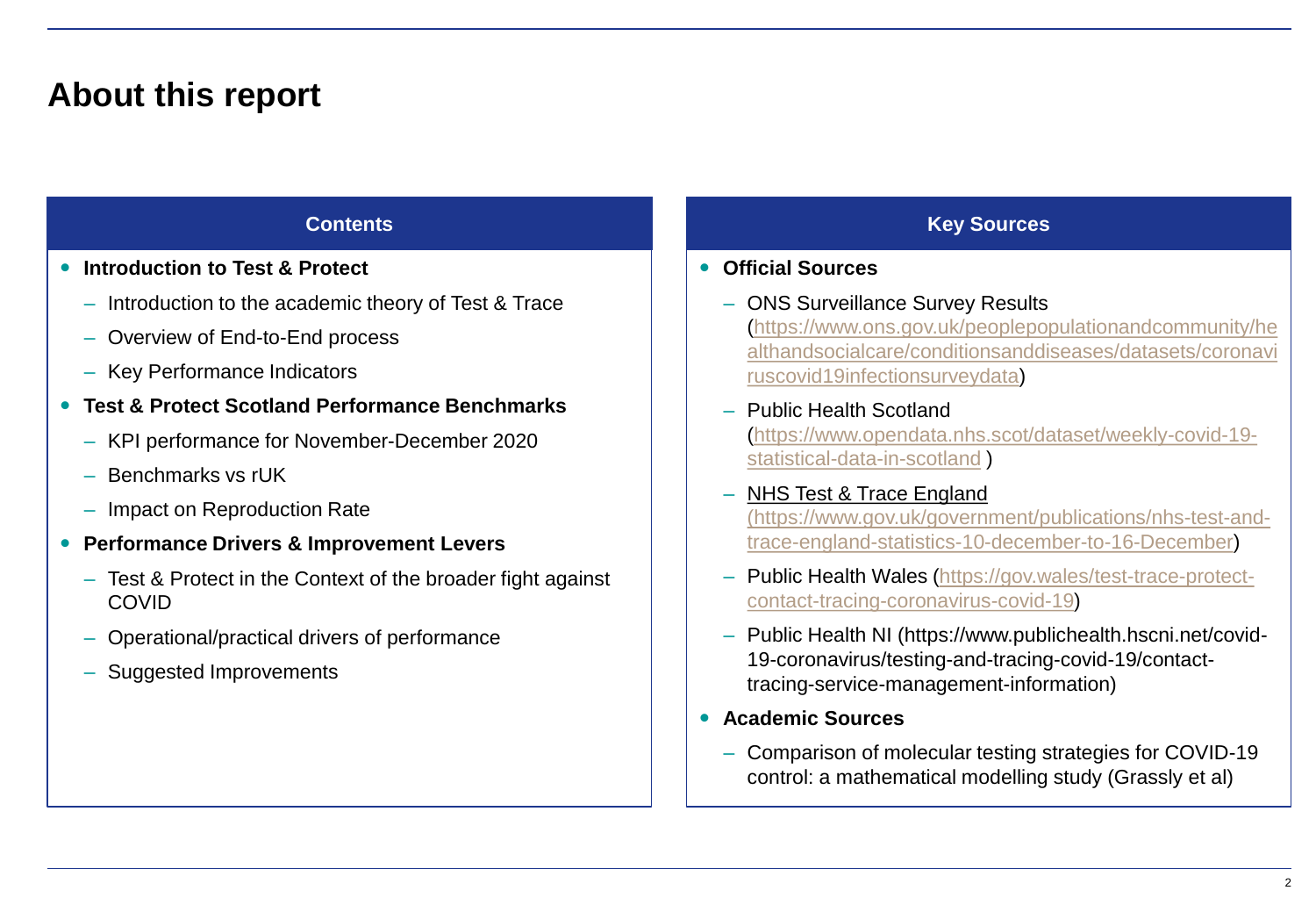### **Scotland's Test & Protect programme is having virtually no impact on the fight against COVID: better management is urgently required**

**Executive Summary**

- **Scotland's complex Test & Protect system can only work if it can operate at speed to identify and isolate a meaningful proportion of total cases, and harvest a high number of close contacts**
	- 'Test & Trace' programmes can impact R by c.20-30%, but only a high proportion of cases are identified in a timely manner Imperial college modelling estimated that identifying 80% of cases with 24 hour turnaround time between sample collection and test notification could impact the reproduction rate ('R') by 23%
	- Responsibility for the Test & Protect operations surveillance, testing, isolating/interviewing, and tracing in Scotland is highly fragmented between UK bodies (ONS, UK Pillar 2), the Scottish Government, and Local Health Boards
	- The critical KPIs for understanding whole system performance sit across multiple data sets (ONS, Daily COVID Stats, Public Health Scotland)
- **The Scottish Test & Protect System is hamstrung by a low detection rate that misses 2/3 of positive cases and slow testing turnaround times; these factors both alone and together render an effective contact tracing operation effectively valueless (<5% impact on R)**
	- Comparing positive tests results to the infection rate estimated by the ONS surveillance survey implies that an average of 66% cases since November have not been identified through testing – meaning that the vast majority of cases have not been contact-traced; Scotland is the worst performer in the UK on this metric
	- Furthermore, testing Turnaround Time (TAT) is slow with only 55% of samples collected achieving a result within 24hrs meaning that the median time to contact tracing being effected is c.48 hrs
	- Scotland's good contact tracing machine (which generates c.1.5x more contacts per case than other UK nations, and has faster overall TAT) is therefore rendered meaningless by the low detection rate and slow testing TAT, with a total impact on R of <5%
- **Fixing the big issue – inadequate symptomatic testing participation – could enable release of some of the most onerous lockdown restrictions while the vaccine is rolled out, but will require better co-ordination, co-operation and communication (not more money)**
	- The new virus strain which is estimated to have increased R by c.30-50% will inevitably lead to full lockdown-like conditions for months unless systemic Test & Trace performance is improved
	- The lack of co-ordination and appropriate resource triage between NHS Scotland (c.1/3 of volume in Scotland) and UK Pillar 2 (c. 2/3 of volume) has led to a testing system that is confusing and inconvenient to access for symptomatic patients, driving down detection rate
	- 5 simple fixes could enable Scotland to use its available testing capacity more effectively to combat the virus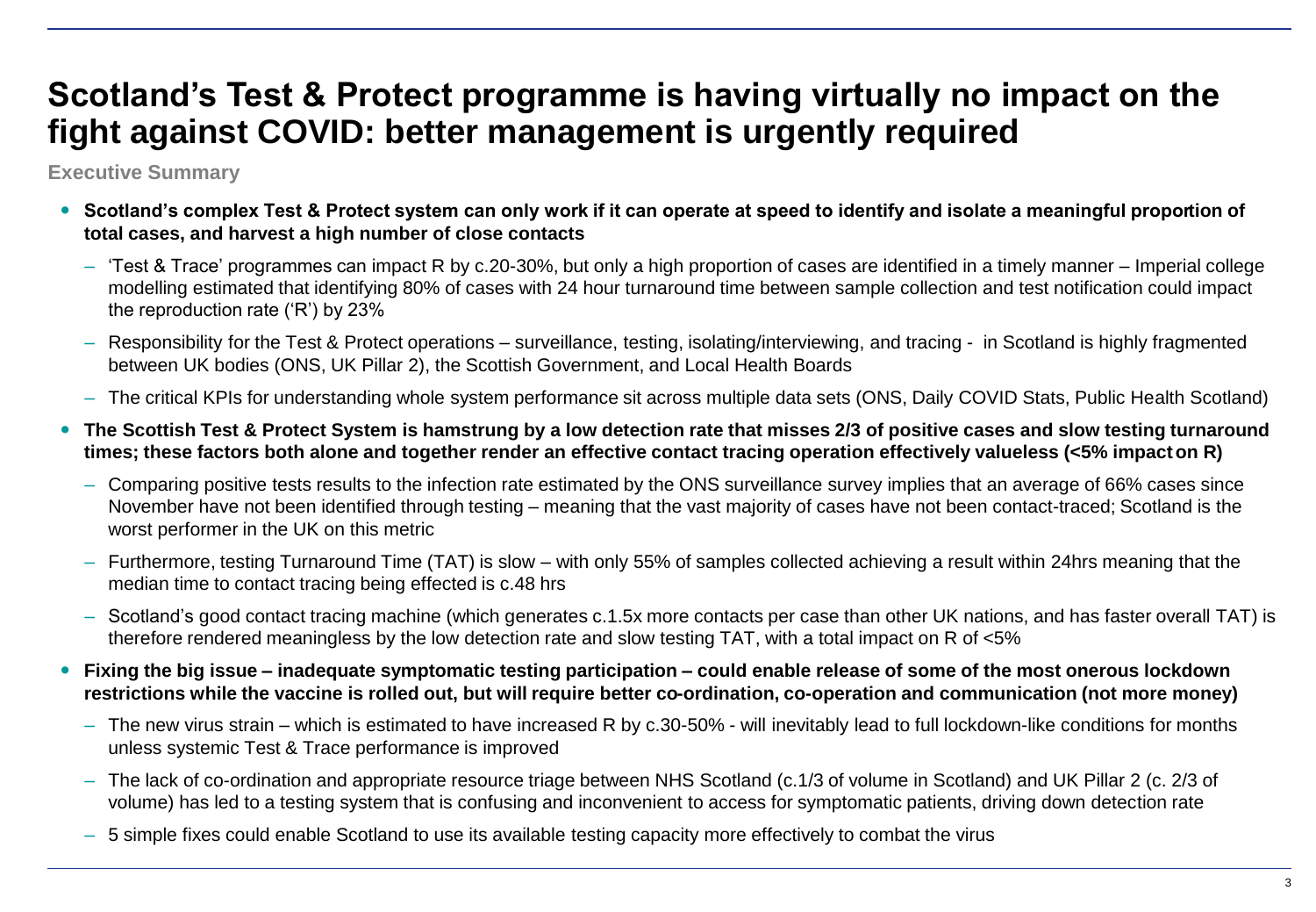#### Test & Protect – The Theory

### **'Test & Trace' programmes can impact R by c.20-30%, but only a high proportion of cases are identified in a timely manner**

**Test & Protect In Theory**



#### **Theoretical Impact of Test & Trace**

**Academic modelling of the theoretical impact of Test & Trace on the R number focusses on 'Coverage' and 'Time'**

- *'Coverage'* = proportion of cases that are tested and contacts successfully traced and quarantined
	- Detection Rate (% of active COVID cases identified by testing)
	- Interview Rate (% of +ve cases interviewed to generate close contact list)
	- Contact Rate (% of identified close contacts contacted)
- *'Time'* = Time between a positive sample and close contacts being shut down
	- Test Turnaround Time (TAT) between sample collection and positive result
	- Time between Positive Test & Interview(/Close Contact Discovery)
	- Time between Interview and Contacts

**The chart on the left hand side (sourced from an Imperial college team – who assist the Scottish government with modelling the virus) details the impact on R of isolating contacts of positive tests based on Coverage and Time (incremental to positive/symptomatic cases selfisolating)**

- Eg 20% reduction in R number can be c.70% coverage 0 time or 85% coverage, 72 hrs
- Isoquants (lines) demonstrate that 'coverage' is more critical than 'time'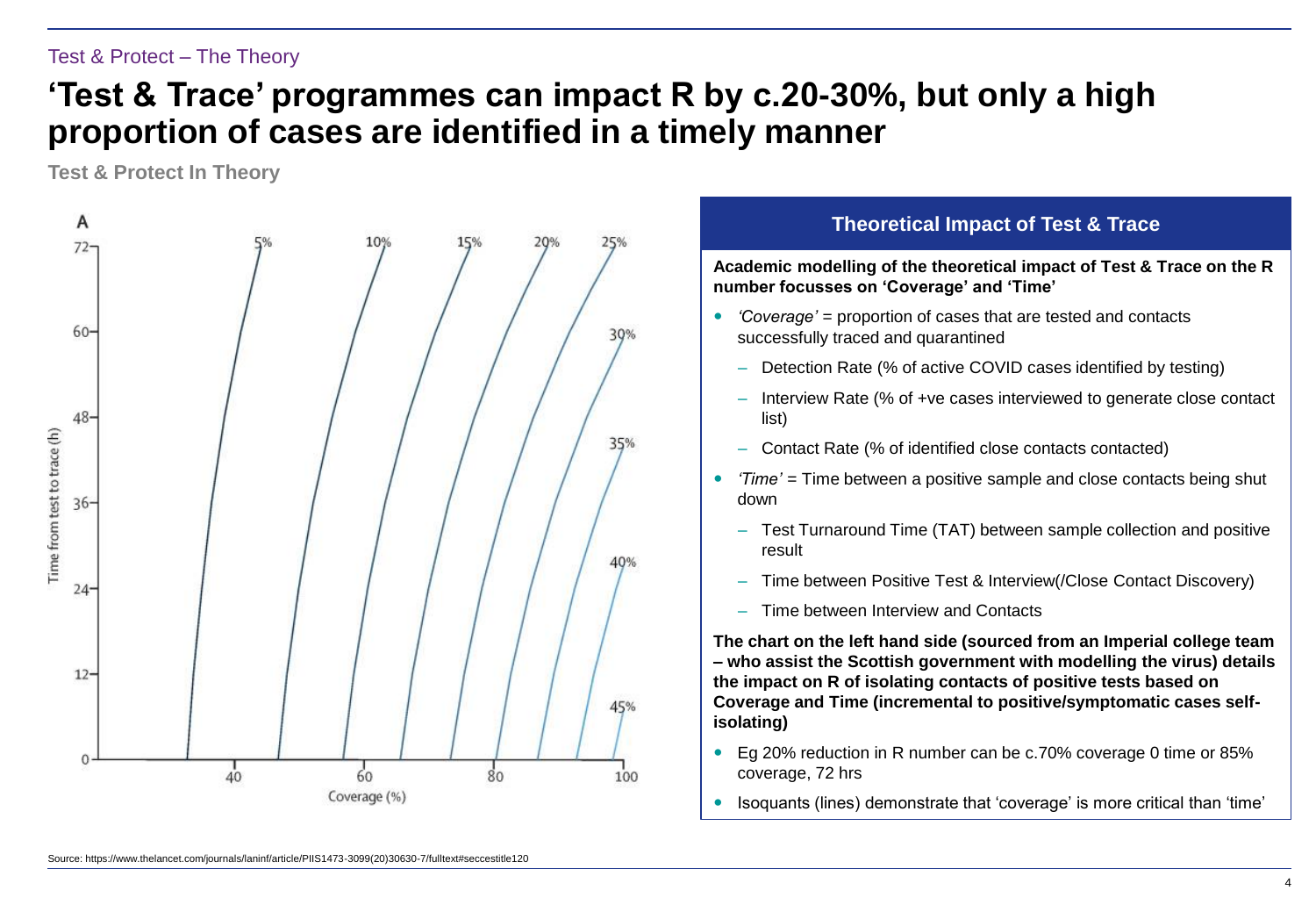#### Test & Protect – The Theory

### **Test & Protect has 4 core operational processes – each of which must be executed at speed across different organizations to have substantial impact**

**Test & Protect in Practice**

|                                                       | <b>Surveillance</b>                                                                                                                                                                                                                                                        | <b>Detection</b>                                                                                                                                                                                                                                     | <b>Track</b>                                                                                                       | <b>Trace</b>                                                                                                                                               |
|-------------------------------------------------------|----------------------------------------------------------------------------------------------------------------------------------------------------------------------------------------------------------------------------------------------------------------------------|------------------------------------------------------------------------------------------------------------------------------------------------------------------------------------------------------------------------------------------------------|--------------------------------------------------------------------------------------------------------------------|------------------------------------------------------------------------------------------------------------------------------------------------------------|
| <b>Purpose</b>                                        | Understanding with confidence<br>the aggregate spread of the<br>virus within a population<br>Ideally modelled at as small a<br>geographic level as possible                                                                                                                | Using testing to positively<br>$\bullet$<br>identify as many live COVID<br>cases as possible                                                                                                                                                         | Contacting those that have<br>tested positive, and ensuring<br>compliance with self-isolation<br>period            | Harvesting contacts from<br>those who have tested<br>positive, and contacting and<br>isolating those individuals                                           |
| <b>Scottish</b><br><b>Solution</b>                    | • Initially, the Scottish government<br>modelled the spread of the virus<br>based on the Imperial Model of<br>+ve tests and deaths<br>• Since October 2020, UK Office<br>of National Statistics and Oxford<br>University have run a<br>surveillance-testing<br>methodology | • NHS Scotland (in health boards)<br>are responsible for Health &<br>Social worker testing (c. 1/3 of<br>all testing done, including most<br>asymptomatic testing)<br>• The UK Government testing<br>programme is responsible for all<br>other tests | • National Contact Tracing Centre<br>• Supported by Local Enhanced<br><b>Health Protection Teams</b>               | • Automated SMS-led approach<br>for most cases, driven by NCTC                                                                                             |
| <b>Key</b><br><b>Performance</b><br><b>Indicators</b> | • Infection Rate (% of population<br>infected)<br><b>Statistical Confidence</b><br>Interval: (size of range of 95%<br>confidence)                                                                                                                                          | • Detection Rate: % of infected<br>population testing positive<br>. Test Turnaround Time: Hours<br>between initial request (or<br>sample given) and result                                                                                           | • Interview Rate: % of positive<br>test cases contacted<br>• Track Speed: Time to contact<br>following test result | • Contact Ratio: Close Contacts<br>identified per positive case<br><b>Contact Rate: Close Contacts</b><br>positively notified per individual<br>identified |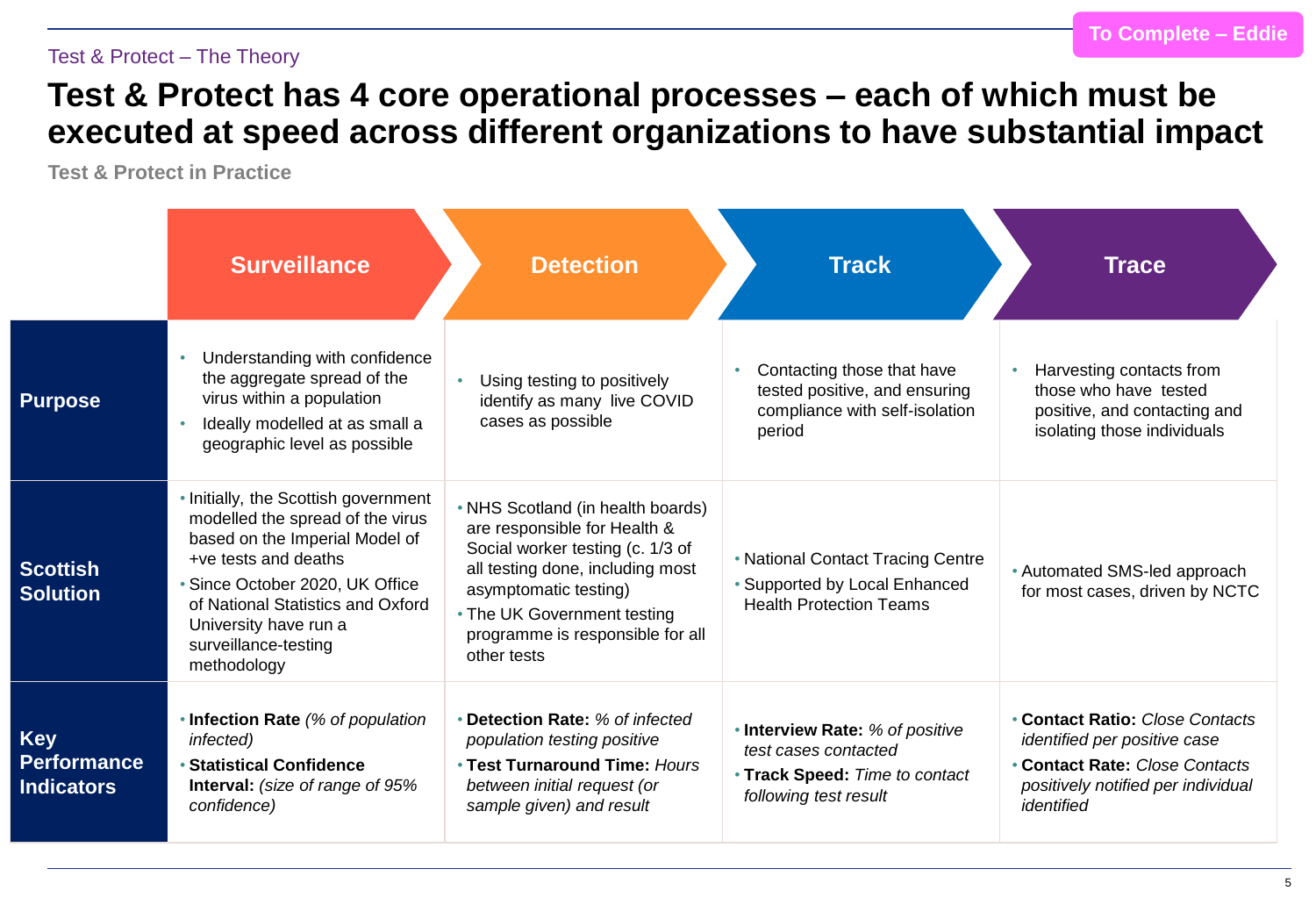### **Scotland's Test & Trace Regime objectively 'falls at the first hurdle' – with 2/3 of all cases not being identified**

**Detection Rate**



#### **Explanatory Methodology**

- ONS Surveillance data and modelling indicates that on the average day since daily modelling started c.43k people in Scotland would test positive for COVID in the community (excluding hospitals, care homes etc)
- Positive cases are on average infectious for c. 2 weeks, therefore the trailing 14 days of positive cases (reported based on sample collection) can be used to estimate a 'detection rate'





#### **•** Implications

- Imperial modelling suggests that Track & Trace operations at <35% detection rates are all but futile, reducing R by at most c. 5% even with perfect speed
- The inverse correlation between detection rate and infection rate (not observed in other UK Nations) indicates a scheme that cannot adequately reach populations that become newly infected quickly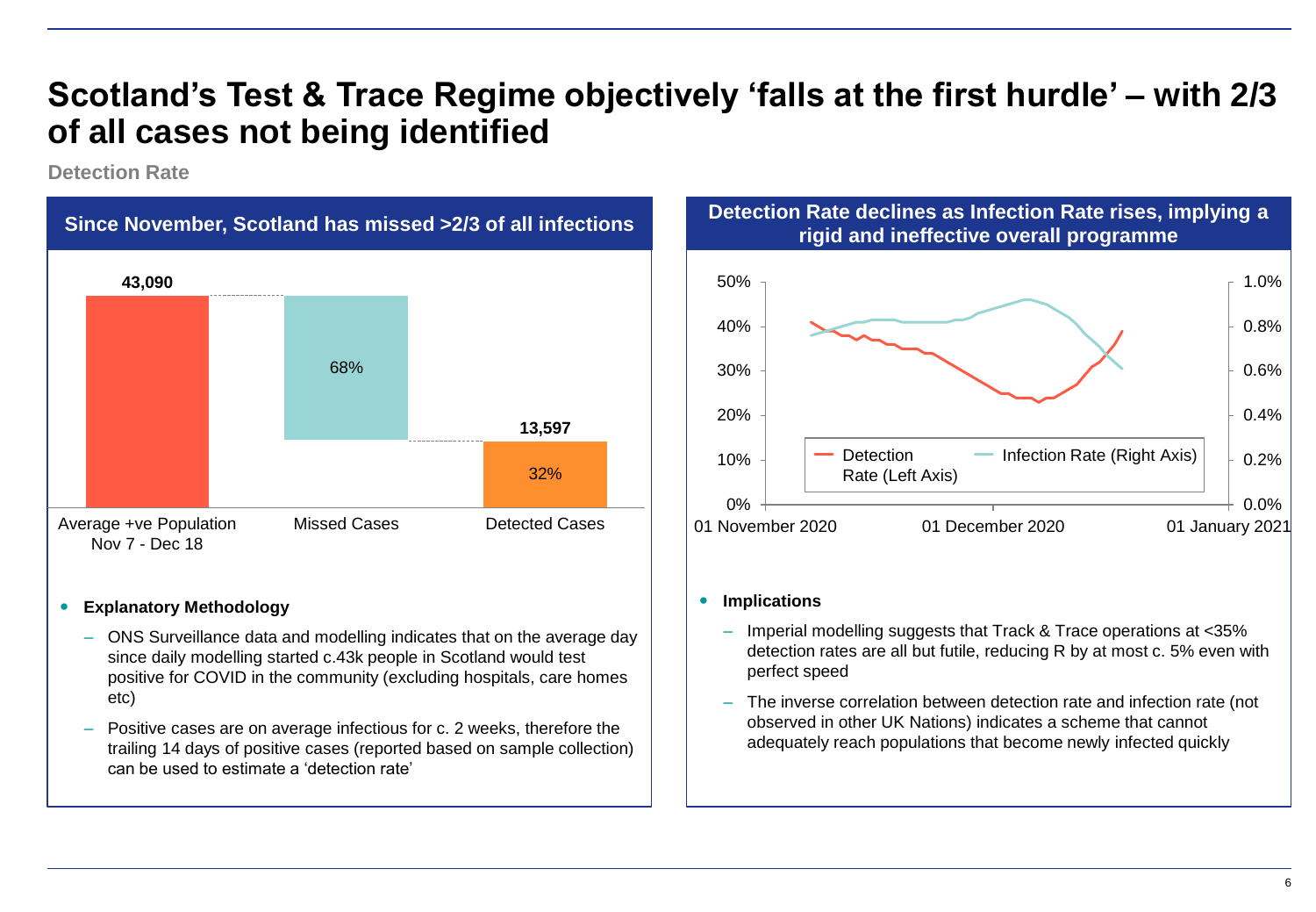### **The systemic turnaround time is roughly 48 hrs – driven in particular by slow initial test turnaround time**



- Data above shows average performance for November & December in Scotland
- Good Data on end-to-end performance is not reported, however we can estimate based on test-to-interview time and case-created-to-case-closed time that Scotland takes roughly 48 hours to process a test and start to contact trace



- The time taken to send the sample and perform the test in-lab is by far the longest time period in the end-to-end process
- With only c.5-8k individuals currently requiring interviewing each week to be shared between c.800+ contact tracers and private sector outsourced operations the interviewing process is reliably fast
- SMS-based notification makes tracing almost fully automated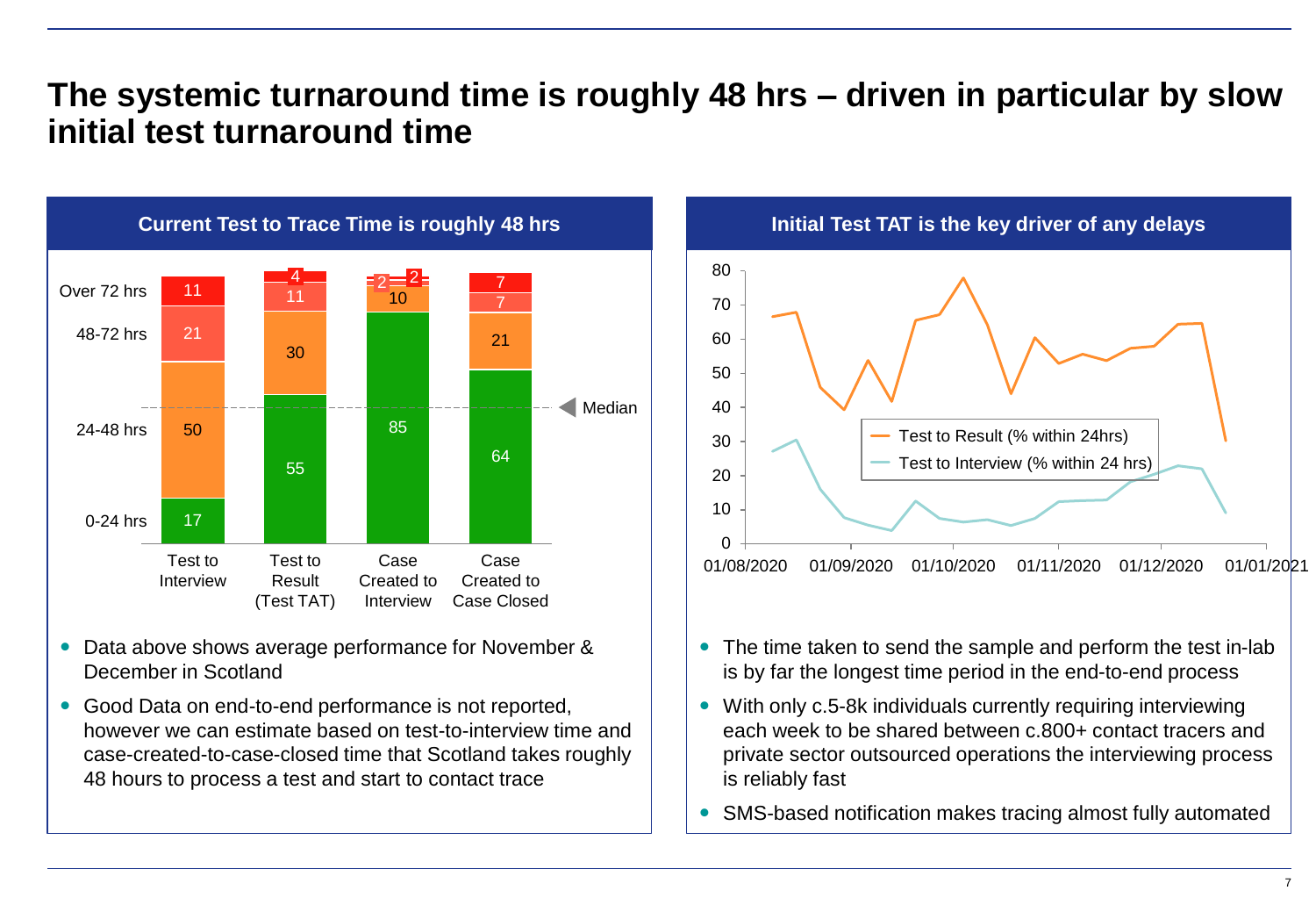### **In aggregate, despite strong track & trace performance, Scotland's poor detection rate renders its overall programme worse than other UK nations**

|                     |                            | <b>Description</b>                                                                                 | <b>Scotland</b> | <b>England</b>            | <b>Wales</b> | <b>Northern</b><br><b>Ireland</b> |
|---------------------|----------------------------|----------------------------------------------------------------------------------------------------|-----------------|---------------------------|--------------|-----------------------------------|
|                     | <b>Infection Rate</b>      | % of Population with the Virus (average 3/11 to<br>15/12)                                          | 0.82%           | 1.10%                     | 0.98%        | 0.62%                             |
| <b>Surveillance</b> | <b>Confidence Interval</b> | %pt difference between 95% confidence<br>lower/upper bounds of infection rate (same date<br>range) | 0.41%           | 0.12%                     | 0.59%        | 0.53%                             |
| Detection           | <b>Detection Rate</b>      | Positive Cases for t-14 days as a % of Average<br>Infections 3/11-15/12)                           | 32%             | 40%                       | 62%          | 60%                               |
|                     | <b>Turnaround Time</b>     | % of tests complete within 24 hrs of sample<br>collection                                          | 55%             | 41%                       | 56%          | n.a.                              |
| <b>Track</b>        | <b>Interview Rate</b>      | % of Positive Cases Interviewed to harvest<br>Contacts November - December                         | 93%             | 87%                       | 97%          | 95%                               |
|                     | <b>Interview Speed</b>     | % of interviews held within 24 hrs of positive<br>case notification (November - December)          | 85%             | 74%                       | 66%          | n.a.                              |
|                     | <b>Contact Ratio</b>       | Average Contacts Yielded per<br>Interview(November to December)                                    | 4.1             | 2.4                       | 2.8          | 2.1                               |
| <b>Trace</b>        | <b>Contact Rate</b>        | % of Close Contacts successfully contacted<br>(November - December                                 | 97%             | 93% (new<br>method. only) | 82%          | 99%                               |
|                     | <b>Contact Speed</b>       | % Contacts reached within 24 hours (November<br>to December)                                       | n.a.            | 87%                       | 74%          | n.a.                              |
|                     |                            |                                                                                                    |                 |                           |              |                                   |
|                     | <b>Coverage Rate</b>       | Detection Rate x Interview Rate x Contact Rate                                                     | 29%             | 32%                       | 49%          | 56%                               |
| <b>Impact</b>       | <b>Test to Trace Time</b>  | OSF Estimate based on indicators above (no<br>end-to-end timing data available)                    | $c.48$ hrs      | c.60hrs $(+)$             | $c.55$ hrs   | $c.55$ hrs                        |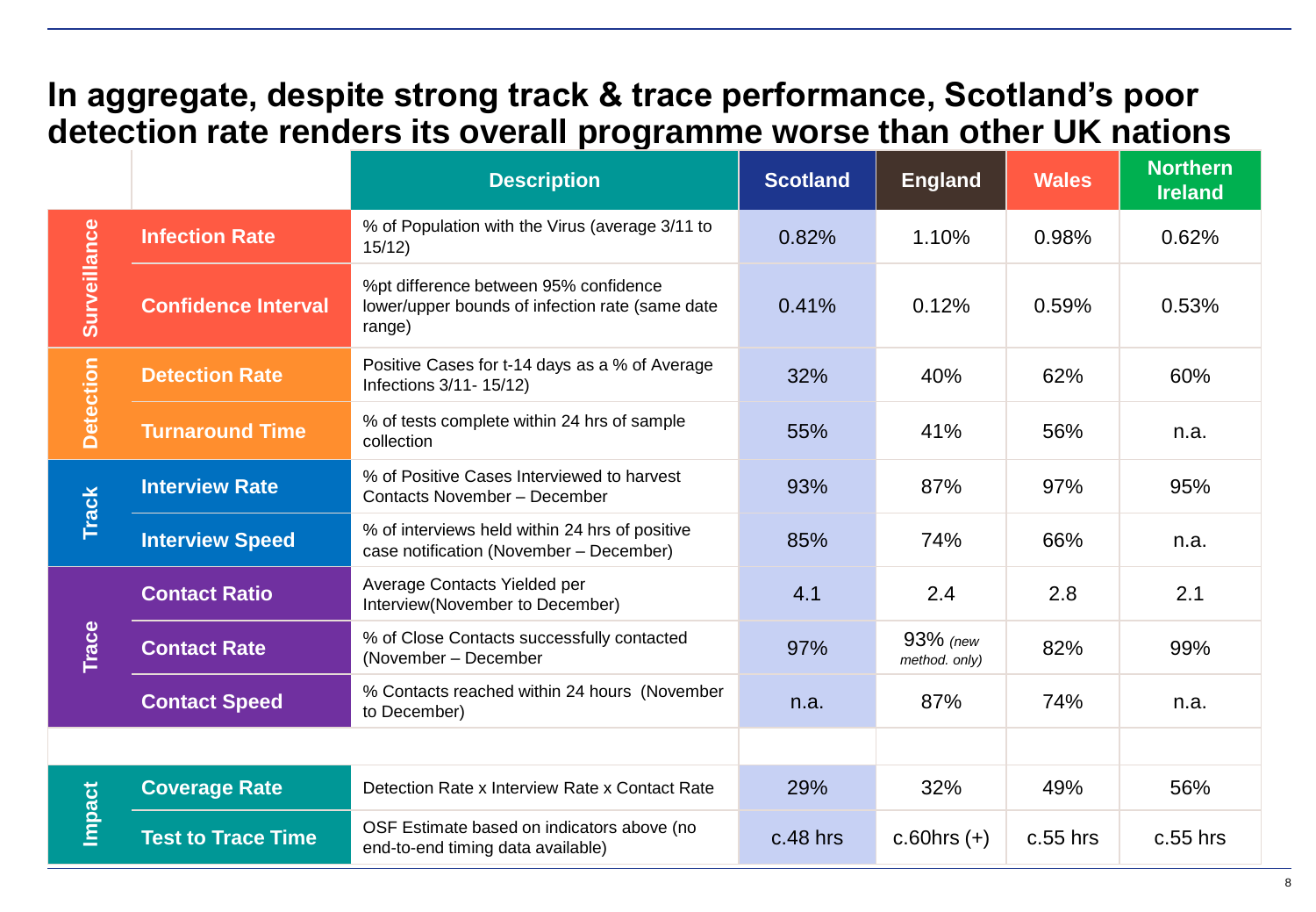## **Scotland's 'coverage' of 29% and test-to-trace time of c. 48 hrs means Test & Protect today has essentially zero impact on the fight against COVID**



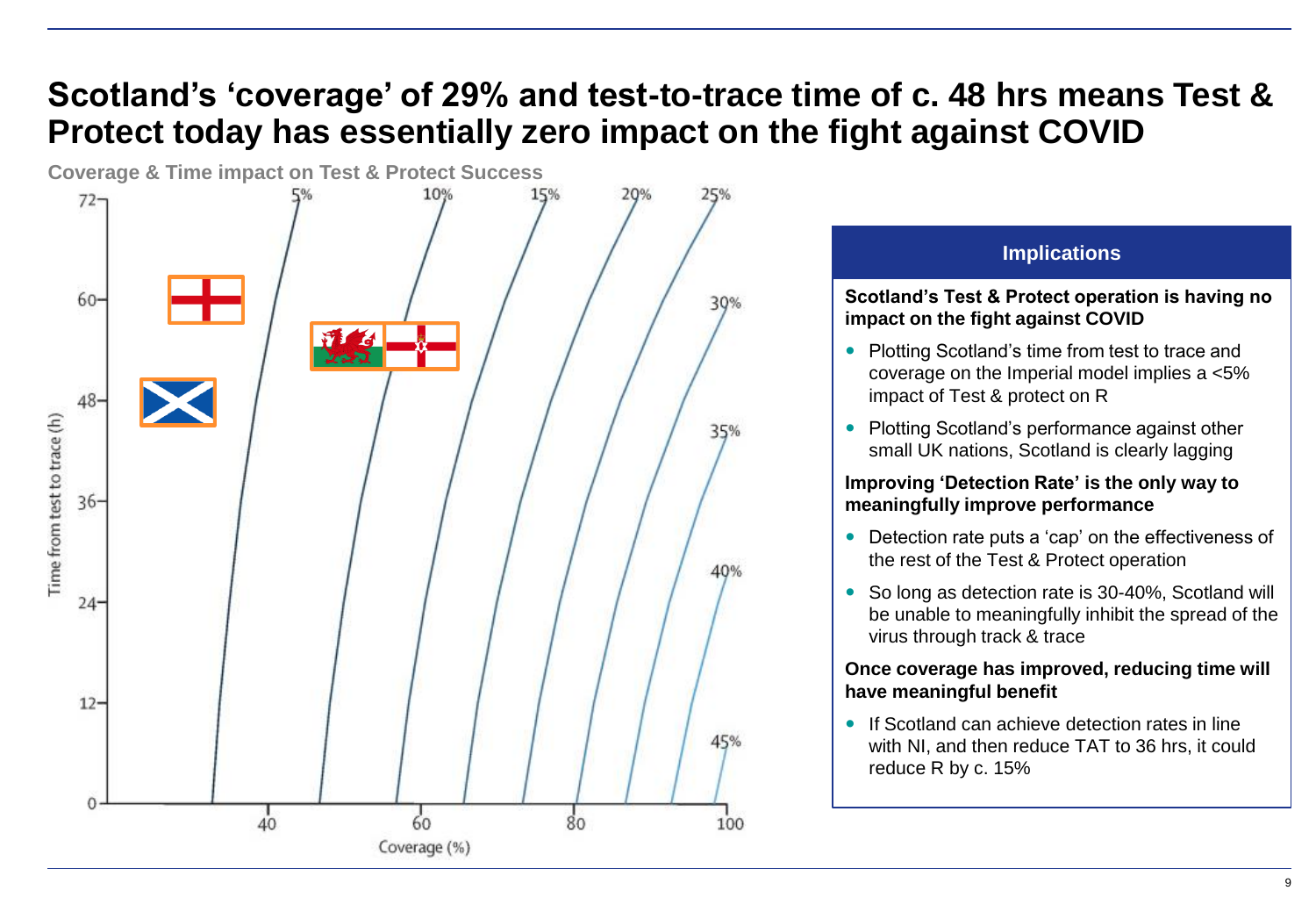### **Improving Detection Rate will require making better usage of testing resource available to Scotland**

**Testing Volumes by Capacity**



#### **Improving Detection Rate**

#### **Scotland is not doing enough testing**

- Detection rate is driven in part by the proportion of the symptomatic population that decide to get tested
- For December 1-23, Scotland ran 8.4 tests per 100 population, vs 12.5 for England and Wales

#### **There is sufficient UK government capacity to more than double current testing volumes**

- Current pan-UK testing 'pillar 2' capacity is growing rapidly from c. 300k end of October to >520k today with new innovations coming on board
- Assuming Scotland gets 'population share' of this capacity (in line with FOI response 5/10/2020) this equates to likely 60k tests/day total available capacity (c.2-2.5x current volumes)

#### **But a confusing public-facing system must be improved**

- Awareness, Convenience (journey time) and Cost (direct and indirect) are the three two greatest obstacles to getting tested
- UK government testing capacity is not actively advertised by Scottish government, who put limited emphasis on symptomatic testing in media
- Currently 'two systems one country', with separate booking systems, criteria, channels/locations reduces convenience